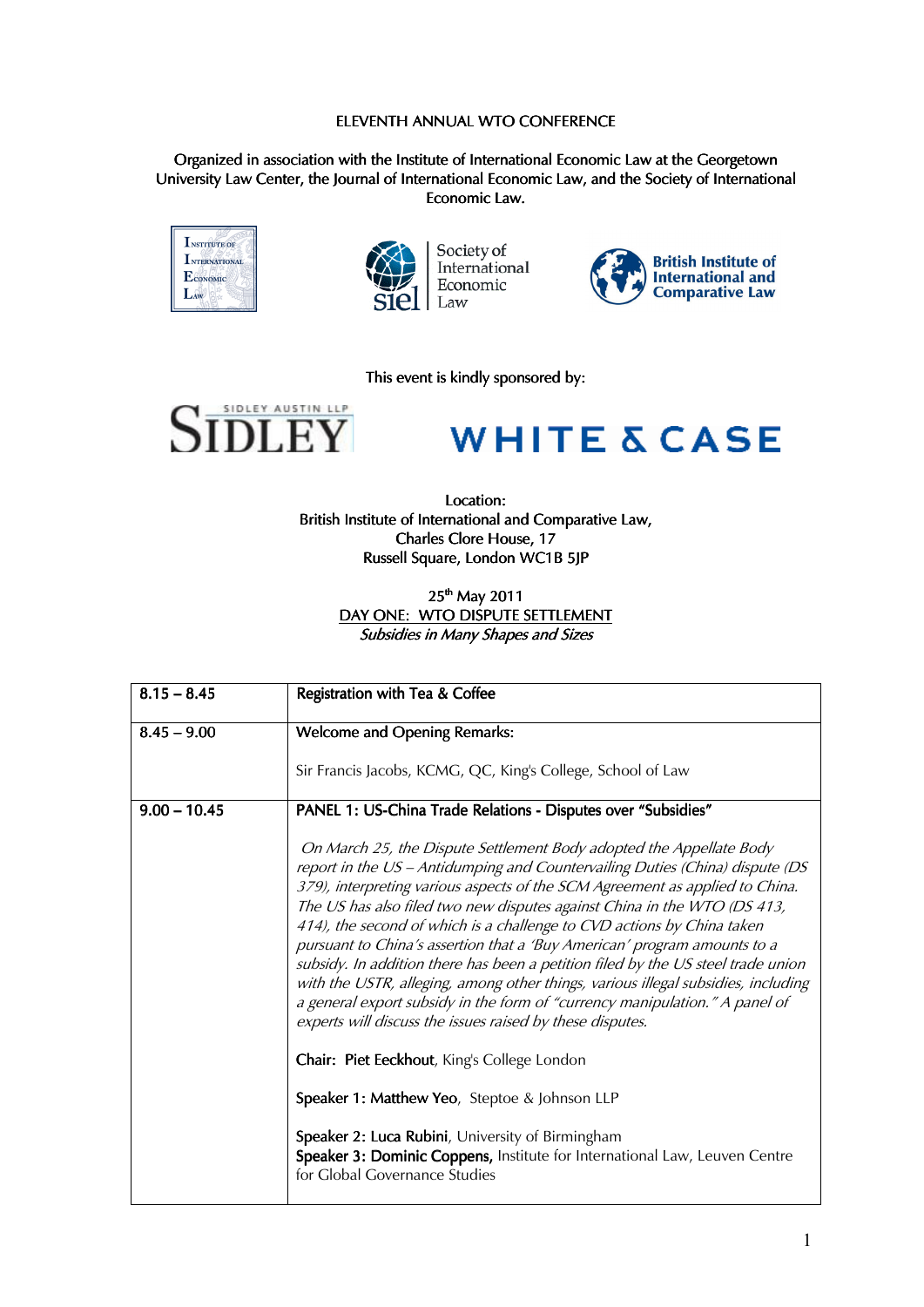| $10.45 - 11:15$ | Tea & Coffee Break                                                                                                                                                                                                                                                                                                                                                                                                                                                                                                                                                                                                                                                                                                                                                                                                                                                                                                                                                                                                                                                                                                                                                                                                                                         |
|-----------------|------------------------------------------------------------------------------------------------------------------------------------------------------------------------------------------------------------------------------------------------------------------------------------------------------------------------------------------------------------------------------------------------------------------------------------------------------------------------------------------------------------------------------------------------------------------------------------------------------------------------------------------------------------------------------------------------------------------------------------------------------------------------------------------------------------------------------------------------------------------------------------------------------------------------------------------------------------------------------------------------------------------------------------------------------------------------------------------------------------------------------------------------------------------------------------------------------------------------------------------------------------|
| $11:15 - 13:00$ | PANEL 2: China's "Indigenous Innovation" Policy                                                                                                                                                                                                                                                                                                                                                                                                                                                                                                                                                                                                                                                                                                                                                                                                                                                                                                                                                                                                                                                                                                                                                                                                            |
|                 | Various disputes have arisen that are related to China's insistence on a policy<br>of "indigenous innovation." It has been claimed that the application of this<br>policy has resulted in the formation of various non-tariff trade barriers,<br>including the creation of local product standards that are inconsistent with pre-<br>existing regional and global standards, barriers with respect to government<br>procurement rules, export restrictions on raw materials, etc. The potential for<br>serious friction is exacerbated by China's failure to enter into the Agreement<br>on Government Procurement. Such disputes as the electronic payments<br>dispute and the export restrictions on "rare earths" will be considered.                                                                                                                                                                                                                                                                                                                                                                                                                                                                                                                  |
|                 | Chair: William Davey, University of Illinois                                                                                                                                                                                                                                                                                                                                                                                                                                                                                                                                                                                                                                                                                                                                                                                                                                                                                                                                                                                                                                                                                                                                                                                                               |
|                 | Speaker 1: Gary Horlick, Law Offices of Gary Horlick                                                                                                                                                                                                                                                                                                                                                                                                                                                                                                                                                                                                                                                                                                                                                                                                                                                                                                                                                                                                                                                                                                                                                                                                       |
|                 | Speaker 2: Longyue Zhao, Zhou Enlai School of Government, Nankai<br>University (invited)                                                                                                                                                                                                                                                                                                                                                                                                                                                                                                                                                                                                                                                                                                                                                                                                                                                                                                                                                                                                                                                                                                                                                                   |
|                 | Speaker 3: Julia Ya Qin, Wayne State University                                                                                                                                                                                                                                                                                                                                                                                                                                                                                                                                                                                                                                                                                                                                                                                                                                                                                                                                                                                                                                                                                                                                                                                                            |
| $13:00 - 14:15$ | Lunch                                                                                                                                                                                                                                                                                                                                                                                                                                                                                                                                                                                                                                                                                                                                                                                                                                                                                                                                                                                                                                                                                                                                                                                                                                                      |
| $14:15 - 16:00$ | PANEL 3: US - "Zeroing": The Impact of Persistent Litigation on the Role of<br>"Precedent" in Dispute Settlement in the Trading System<br>The United States has long persisted in asserting the legality of its use of<br>"zeroing" in the calculation of dumping margins in several contexts, despite<br>consistent Appellate Body rulings against it. It now appears that the US is<br>abandoning that long held position: in a recent WTO panel proceeding the US<br>essentially conceded defeat, and on 28 December 2010, the US Department<br>of Commerce issued a proposed rule that, if adopted, would entail the<br>abandonment of the "zeroing" methodology. While this may represent the end<br>to an acrimonious era of US trade policy, the litigation of the "zeroing" policy,<br>both at the WTO and through the NAFTA, also has lead to the development of<br>strong claims about the precedential value of Appellate Body decisions. The<br>panel will consider various aspects of these developments.<br>Chair: Mark E. Herlihy, Georgetown University Law Center<br>Speaker 1: Meredith Kolsky Lewis, Victoria University of Wellington<br>Speaker 2: Tania Voon, University of Melbourne<br>Speaker 3: James Flett, European Commission |
| 16:00-16:30     | Tea & Coffee Break                                                                                                                                                                                                                                                                                                                                                                                                                                                                                                                                                                                                                                                                                                                                                                                                                                                                                                                                                                                                                                                                                                                                                                                                                                         |
| 16:30 to 18.00  | PANEL 4: WTO Disputes: A Year in Review and a Look Ahead                                                                                                                                                                                                                                                                                                                                                                                                                                                                                                                                                                                                                                                                                                                                                                                                                                                                                                                                                                                                                                                                                                                                                                                                   |
|                 | Practitioners discuss 2009-2010 WTO panel and Appellate Body Reports,<br>highlighting significant developments and implications for future WTO<br>disputes, as well as implications for disputes under other bilateral and regional<br>trade agreements. Among decisions considered will be: Boeing - Airbus; US -<br>Poultry; EC-IT; Australia - Apples; and Thailand - Customs and Fiscal                                                                                                                                                                                                                                                                                                                                                                                                                                                                                                                                                                                                                                                                                                                                                                                                                                                                |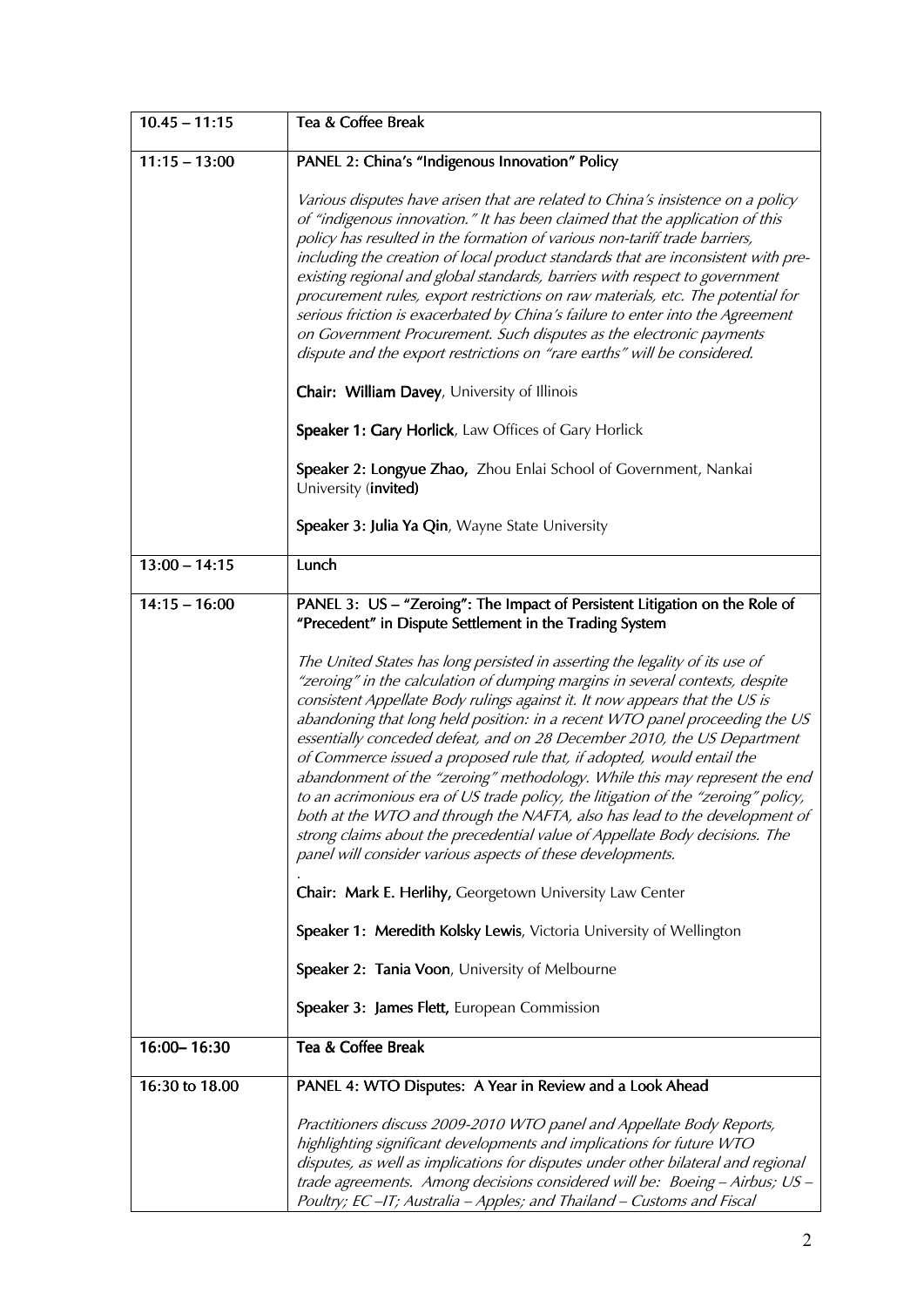| Measures on Cigarettes. These decisions raise some interesting issues<br>particularly on the question of subsidies; applicability of Article XX of the GATT<br>to other agreements; the standard of review under the SPS Agreement; and the<br>standard of treatment and methodology of calculation under the Customs<br>Valuation Agreement. |
|-----------------------------------------------------------------------------------------------------------------------------------------------------------------------------------------------------------------------------------------------------------------------------------------------------------------------------------------------|
| <b>Chair: Lorand Bartels, University of Cambridge</b>                                                                                                                                                                                                                                                                                         |
| Speaker 1: Sybilla Fries, Sidley Austin LLP                                                                                                                                                                                                                                                                                                   |
| Speaker 2: Thomas Sebastien, Allen & Overy LLP                                                                                                                                                                                                                                                                                                |
| Speaker 3: Vasiliki Avgoustidi, Berwin Leighton Paisner LLP                                                                                                                                                                                                                                                                                   |

## $26^{\text{th}}$  MAY 2011

## <u>DAY TWO: BROADER WTO ISSUES</u> The Global Financial Crisis and its Impact on International Regulation Inside and Outside the WTO

| $8.45 - 9.00$   | Tea & Coffee                                                                                                                                                                                                                                                                                                                                                                                                                                                                                                                                                                                                                                                                                                                                               |
|-----------------|------------------------------------------------------------------------------------------------------------------------------------------------------------------------------------------------------------------------------------------------------------------------------------------------------------------------------------------------------------------------------------------------------------------------------------------------------------------------------------------------------------------------------------------------------------------------------------------------------------------------------------------------------------------------------------------------------------------------------------------------------------|
| $9.00 - 10.30$  | PANEL 1: The Doha Round: Current Prospects                                                                                                                                                                                                                                                                                                                                                                                                                                                                                                                                                                                                                                                                                                                 |
|                 | In the Doha Round negotiations, the Chairs of the various negotiating groups<br>recently completed a process of capturing the level of progress in each area<br>through the tabling of draft compromise texts. This exercise revealed that<br>significant issues remain to be resolved before the Doha Round can be brought<br>to even a minimally successful conclusion. A panel of experts will discuss the<br>prospects of successfully concluding the Round by the end of 2011, in what<br>some are calling the "last window of opportunity" for the Doha Development<br>Agenda.                                                                                                                                                                       |
|                 | Federico Ortino, King's College London<br>Chair:                                                                                                                                                                                                                                                                                                                                                                                                                                                                                                                                                                                                                                                                                                           |
|                 | Speaker 1: John Cooke, TheCityUK                                                                                                                                                                                                                                                                                                                                                                                                                                                                                                                                                                                                                                                                                                                           |
|                 | Speaker 2: Fiona Smith, University College London                                                                                                                                                                                                                                                                                                                                                                                                                                                                                                                                                                                                                                                                                                          |
|                 | Speaker 3: David Hartridge, White & Case                                                                                                                                                                                                                                                                                                                                                                                                                                                                                                                                                                                                                                                                                                                   |
| $10.30 - 11.00$ | Tea & Coffee Break                                                                                                                                                                                                                                                                                                                                                                                                                                                                                                                                                                                                                                                                                                                                         |
| $11.00 - 12.30$ | <b>PANEL 2: After the Financial Crisis</b>                                                                                                                                                                                                                                                                                                                                                                                                                                                                                                                                                                                                                                                                                                                 |
|                 | The global financial crisis has exposed numerous systemic problems that have<br>yet to be resolved. A distinguished panel of experts will discuss the problems<br>posed by "too big to fail" institutions, and the difficulties of managing global<br>systemic risk in the financial sector. The role of the G20 and the IFIs in<br>regulating the system on an international level will be explored, along with the<br>role of the supervisory institutions and multinational political entities such as<br>the European Union. Issues posed by bail-outs, subsidies, and continued state<br>aid to financial institutions will also be discussed, as well as the persistent<br>problem of the cross-border resolution of failing multinational financial |